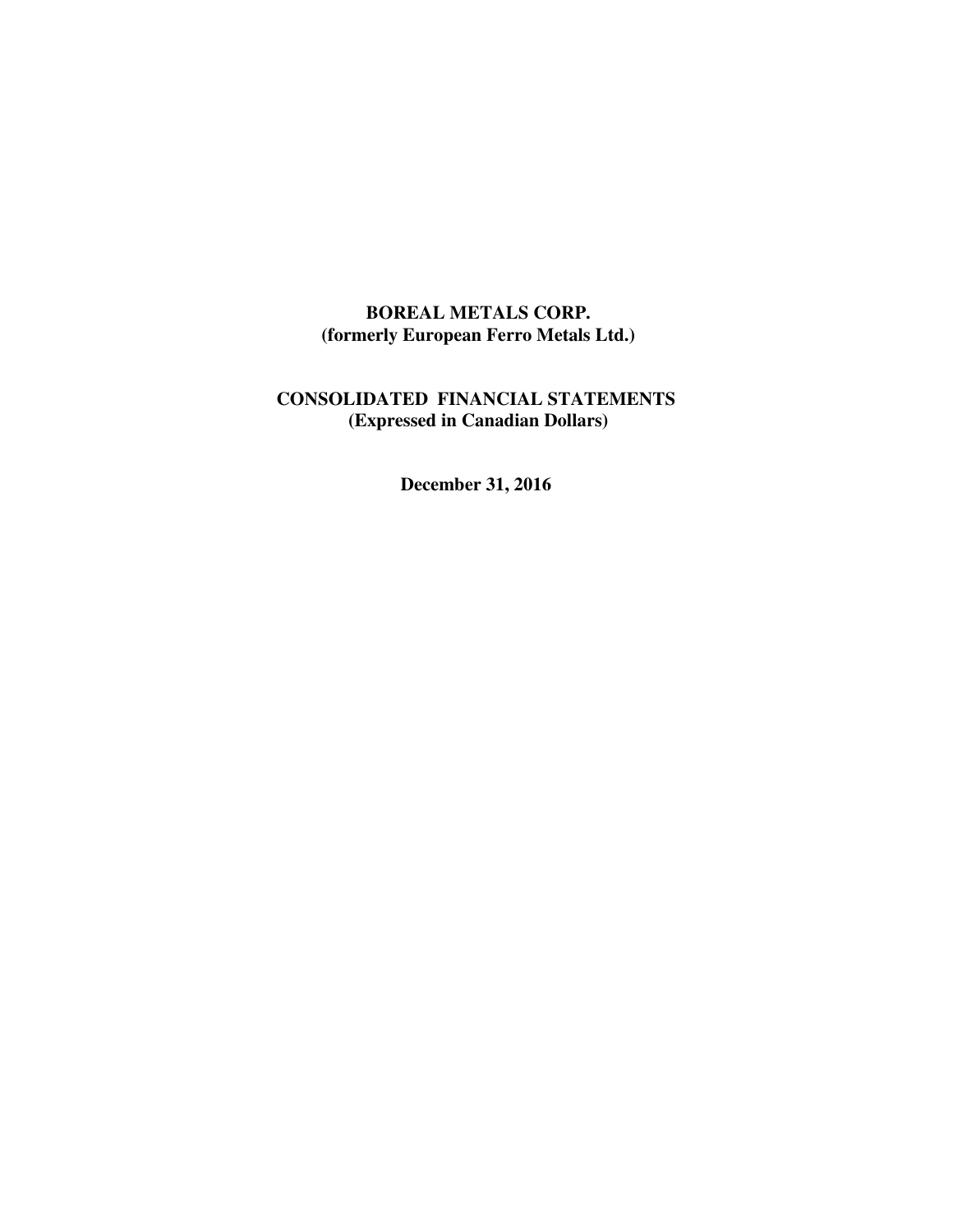UNIT 114B  $(2<sup>nd</sup>$  floor) 8988 FRASERTON COURT BURNABY, BC, V5J 5H8

T: **604.318.5465**  F: **604.239.0866** 



# **INDEPENDENT AUDITOR'S REPORT**

### To: the Shareholders of Boreal Metals Corp. (formerly, European Ferro Metals Ltd.)

I have audited the accompanying consolidated financial statements of Boreal Metals Corp. (formerly, European Ferro Metals Ltd.) (the "Company"), which comprise the consolidated statements of financial position as at December 31, 2016 and December 31, 2015, and the consolidated statements of loss and comprehensive loss, consolidated statements of cash flows and consolidated statements of changes in equity for the years ended December 31, 2016 and December 31, 2015, and a summary of significant accounting policies and other explanatory information.

#### **Management's Responsibility for the Consolidated Financial Statements**

Management is responsible for the preparation and fair presentation of these consolidated financial statements in accordance with International Financial Reporting Standards, and for such internal control as management determines is necessary to enable the preparation of consolidated financial statements that are free from material misstatement, whether due to fraud or error.

#### **Auditors' Responsibility**

My responsibility is to express an opinion on these consolidated financial statements based on my audits. I conducted my audits in accordance with Canadian generally accepted auditing standards. Those standards require that I comply with ethical requirements and plan and perform the audit to obtain reasonable assurance about whether the consolidated financial statements are free from material misstatement.

An audit involves performing procedures to obtain audit evidence about the amounts and disclosures in the consolidated financial statements. The procedures selected depend on the auditor's judgment, including the assessment of the risks of material misstatement of the consolidated financial statements, whether due to fraud or error. In making those risk assessments, the auditor considers internal control relevant to the entity's preparation and fair presentation of the consolidated financial statements in order to design audit procedures that are appropriate in the circumstances, but not for the purpose of expressing an opinion on the effectiveness of the entity's internal control. An audit also includes evaluating the appropriateness of accounting policies used and the reasonableness of accounting estimates made by management, as well as evaluating the overall presentation of the consolidated financial statements.

I believe that the audit evidence I have obtained in my audits is sufficient and appropriate to provide a basis for my audit opinion.

#### **Opinion**

In my opinion, the consolidated financial statements present fairly, in all material respects, the financial position of the Company as at December 31, 2016 and December 31, 2015, and its financial performance and its cash flow for the years ended December 31, 2016 and December 31, 2015 in accordance with International Financial Reporting Standards.

#### **Emphasis of Matter**

Without qualifying my opinion, I draw attention to Note 1 in the consolidated financial statements which indicates that the Company has incurred losses to date. This condition, along with other matters as set forth in Note 1, indicates the existence of a material uncertainty that may cast significant doubt about the Company's ability to continue as a going concern.

> **"Adam Sung Kim Ltd."** Chartered Professional Accountant

Burnaby, British Columbia April 24, 2017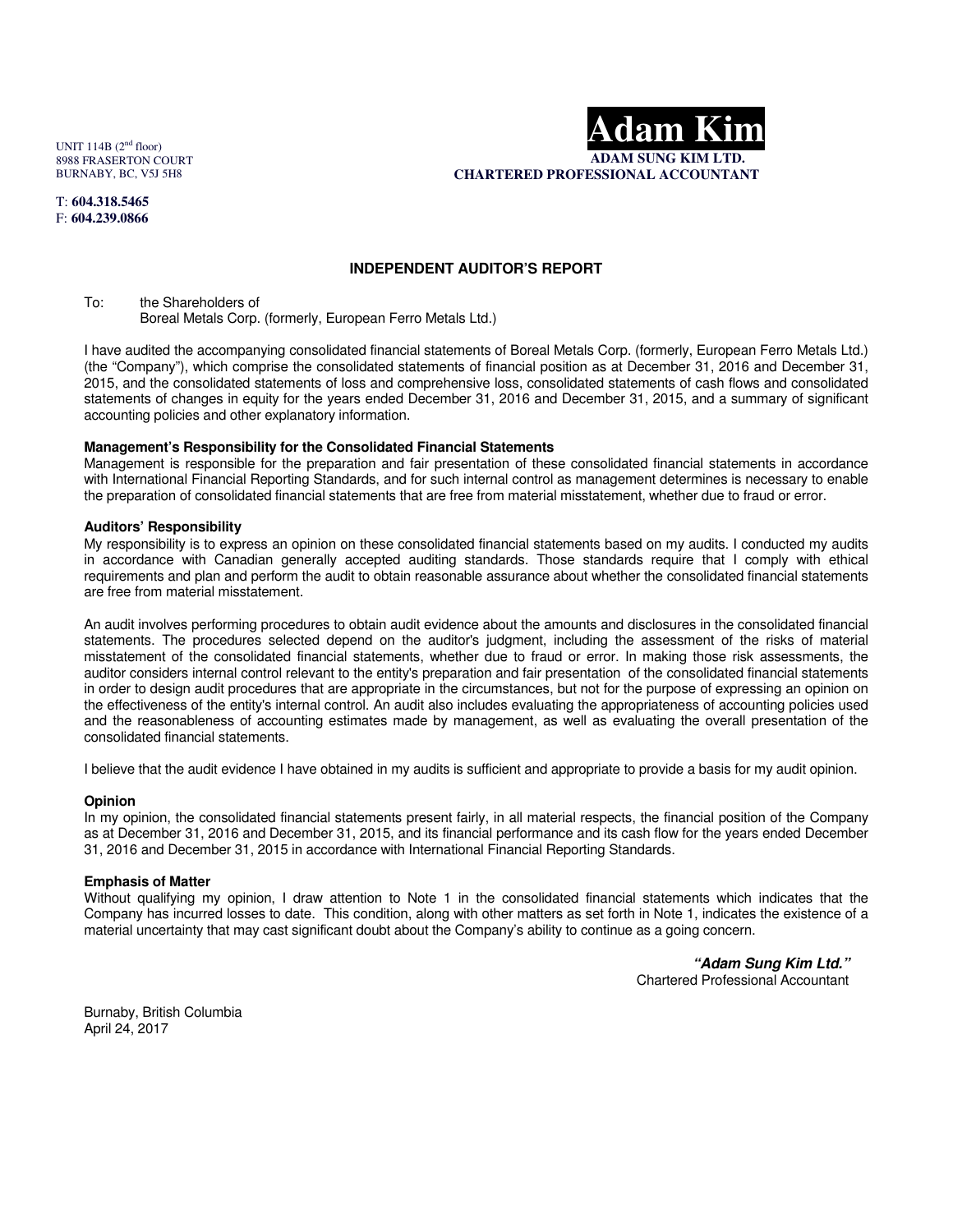# **BOREAL METALS CORP. (Formerly European Ferro Metals Ltd.)**  CONSOLIDATED STATEMENTS OF FINANCIAL POSITION As at December 31, 2016 (Expressed in Canadian Dollars)

| <b>ASSETS</b><br><b>Current Assets</b><br>Cash<br>GST receivable<br><b>TOTAL ASSETS</b><br><b>LIABILITIES</b><br><b>Current Liabilities</b> | \$<br>\$ | 196,987<br>8,931<br>205,918 | \$<br>\$ | 77<br>5,007<br>5,084 |
|---------------------------------------------------------------------------------------------------------------------------------------------|----------|-----------------------------|----------|----------------------|
|                                                                                                                                             |          |                             |          |                      |
|                                                                                                                                             |          |                             |          |                      |
|                                                                                                                                             |          |                             |          |                      |
|                                                                                                                                             |          |                             |          |                      |
|                                                                                                                                             |          |                             |          |                      |
|                                                                                                                                             |          |                             |          |                      |
|                                                                                                                                             |          |                             |          |                      |
| Accounts payable and accrued liabilities<br>3                                                                                               | \$       | 87,356                      | \$       | 64,697               |
| Short-term loan from related party<br>$\overline{4}$                                                                                        |          | 94,195                      |          | 33,858               |
|                                                                                                                                             |          |                             |          |                      |
|                                                                                                                                             |          | 181,551                     |          | 98,555               |
| SHAREHOLDERS' EQUITY (DEFICIENCY)                                                                                                           |          |                             |          |                      |
| Share capital<br>5                                                                                                                          |          | 191,000                     |          | 191,000              |
| Share subscription                                                                                                                          |          | 289,379                     |          |                      |
| Deficit                                                                                                                                     |          | (456, 012)                  |          | (284, 471)           |
|                                                                                                                                             |          | 24,367                      |          | (93, 471)            |
| <b>TOTAL LIABILITIES AND</b>                                                                                                                |          |                             |          |                      |
| SHAREHOLDERS' EQUITY (DEFICIENCY)                                                                                                           | \$       | 205,918                     | \$       | 5,084                |

| "Karl<br>Antonius' | Jirector | "John Sherron" | $h$ ractor |
|--------------------|----------|----------------|------------|
| . arl<br>Antonius  |          | John Sherron   |            |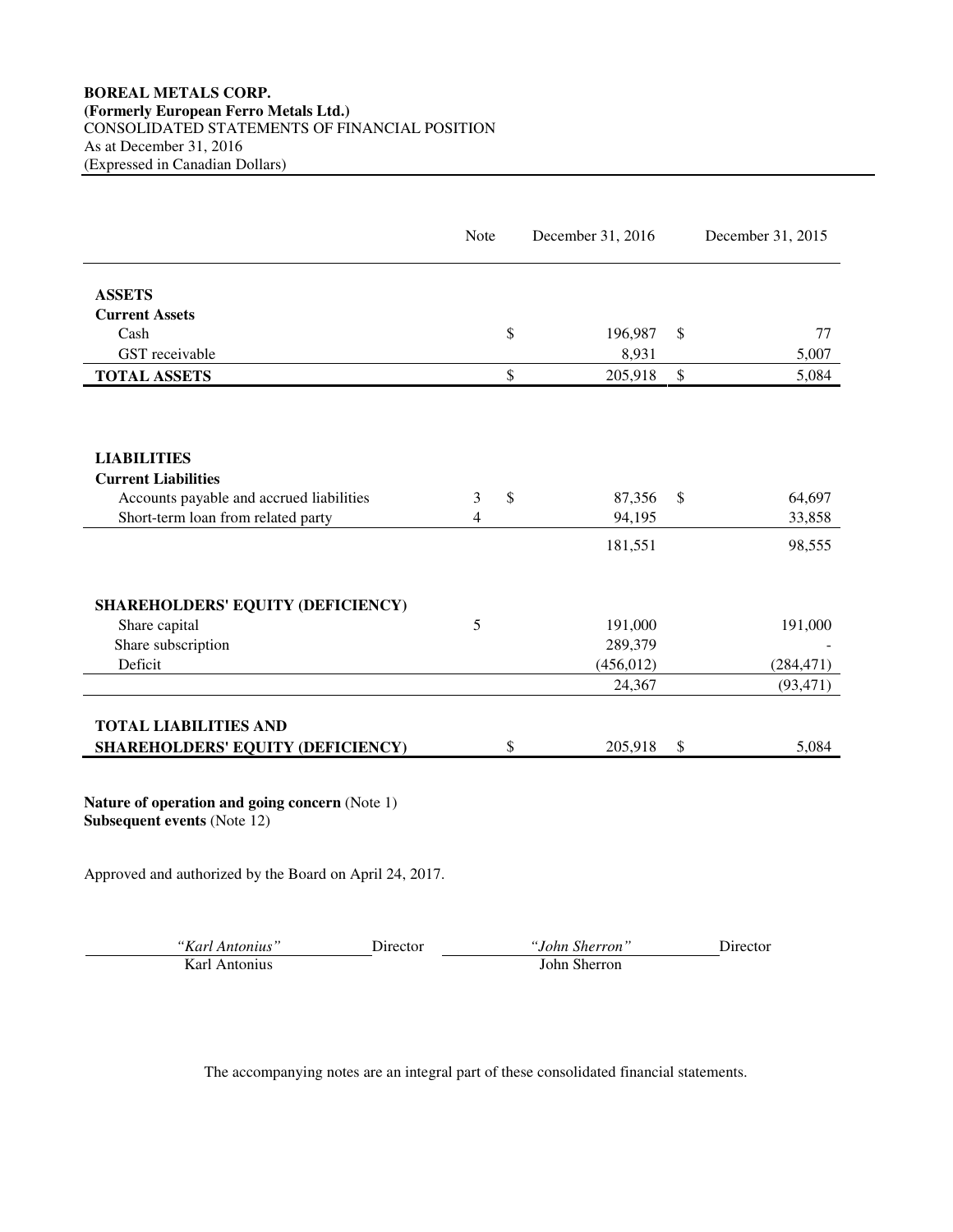# **BOREAL METALS CORP. (Formerly European Ferro Metals Ltd.)**  CONSOLIDATED STATEMENTS OF LOSS AND COMPREHENSIVE LOSS For the Years December 31, 2016 and 2015 (Expressed in Canadian Dollars)

|                                             | Note | 2016             | 2015           |
|---------------------------------------------|------|------------------|----------------|
| <b>EXPENSES</b>                             |      |                  |                |
| Consulting and management fees              |      | \$<br>63,158     | \$<br>6,676    |
| General and administrative costs            |      | 6,556            | 2,875          |
| Professional fees                           |      | 31,251           | 13,383         |
| Regulatory, filing and transfer agents fees |      | 13,155           | 17,733         |
| Travel expenses                             |      | 57,421           |                |
| <b>NET LOSS AND COMPREHENSIVE LOSS</b>      |      | \$<br>(171, 541) | \$<br>(40,667) |
|                                             |      |                  |                |
| Basic and diluted loss per common share     |      | \$<br>(0.02)     | \$<br>(0.01)   |
| Weighted average number of common shares    |      |                  |                |
| issued and outstanding                      |      | 8,610,000        | 8.608.521      |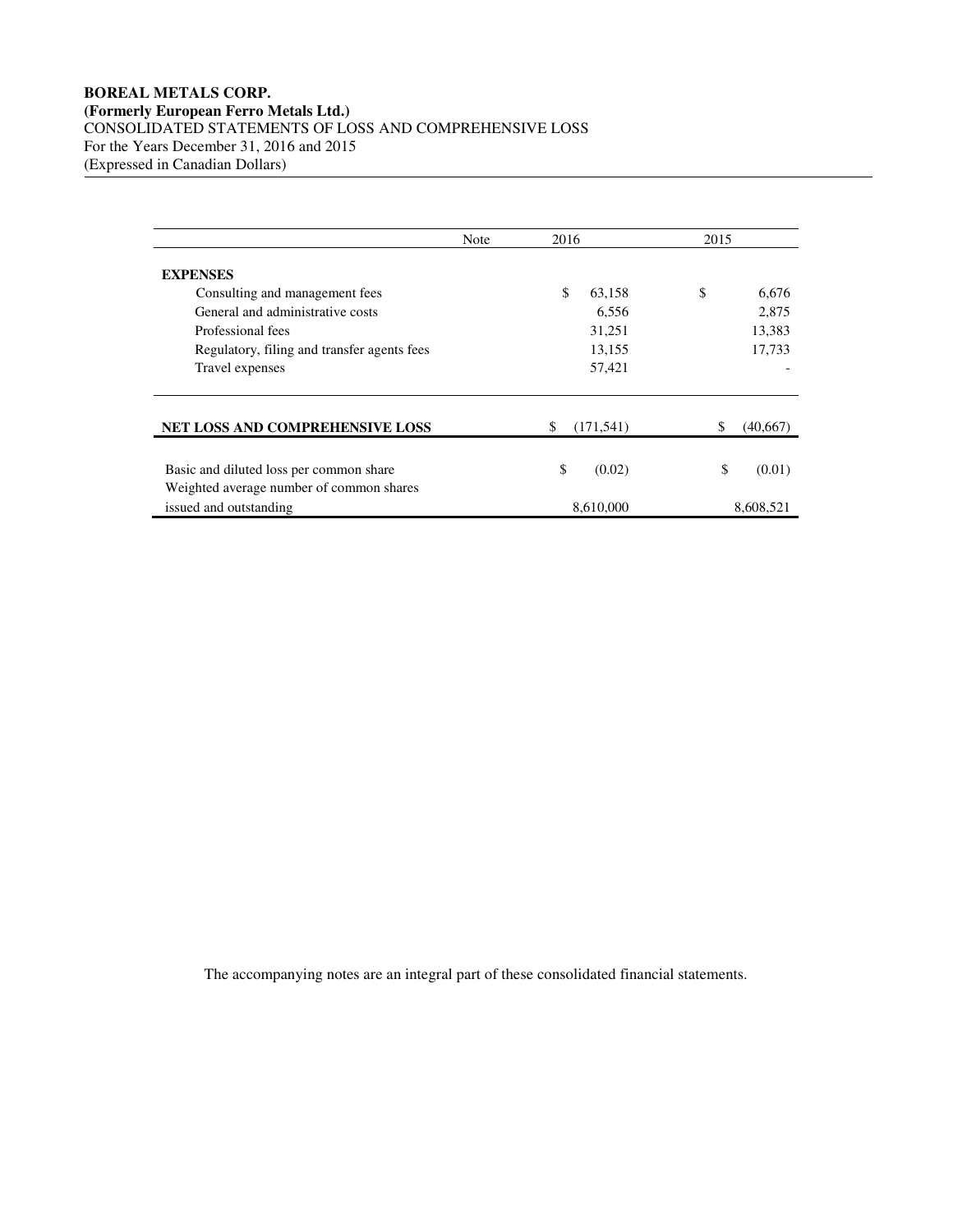# **BOREAL METALS CORP. (Formerly European Ferro Metals Ltd.)**  CONSOLIDATED STATEMENTS OF CASH FLOWS For the Year Ended December 31, 2016 (Expressed in Canadian Dollars)

|                                             | 2016             | 2015 |          |
|---------------------------------------------|------------------|------|----------|
| Cash flow provided by (used in):            |                  |      |          |
| <b>CASH FLOW FROM OPERATING ACTIVITIES</b>  |                  |      |          |
| Net loss                                    | \$<br>(171, 541) | \$   | (40,667) |
| Changes in non-cash working capital items:  |                  |      |          |
| GST receivable                              | (3,924)          |      | (1,470)  |
| Accounts payable and accrued liabilities    | 22,659           |      | 6,111    |
|                                             | (152, 806)       |      | (36,026) |
|                                             |                  |      |          |
| <b>CASH FLOWS FROM FINANCING ACTIVITIES</b> |                  |      |          |
| Share subscription                          | 289,379          |      |          |
| Short-term loan                             | 60,337           |      | 33,857   |
|                                             | 349,716          |      | 33,857   |
| Increase in cash                            | 196,910          |      | (2,169)  |
| Cash - beginning of year                    | 77               |      | 2,246    |
|                                             |                  |      |          |
| Cash - end of year                          | \$<br>196,987    | \$   | 77       |
| Supplemental Cash Flow                      |                  |      |          |
| Cash paid for interest                      | \$               | \$   |          |
| Cash paid for income taxes                  | \$               | \$   |          |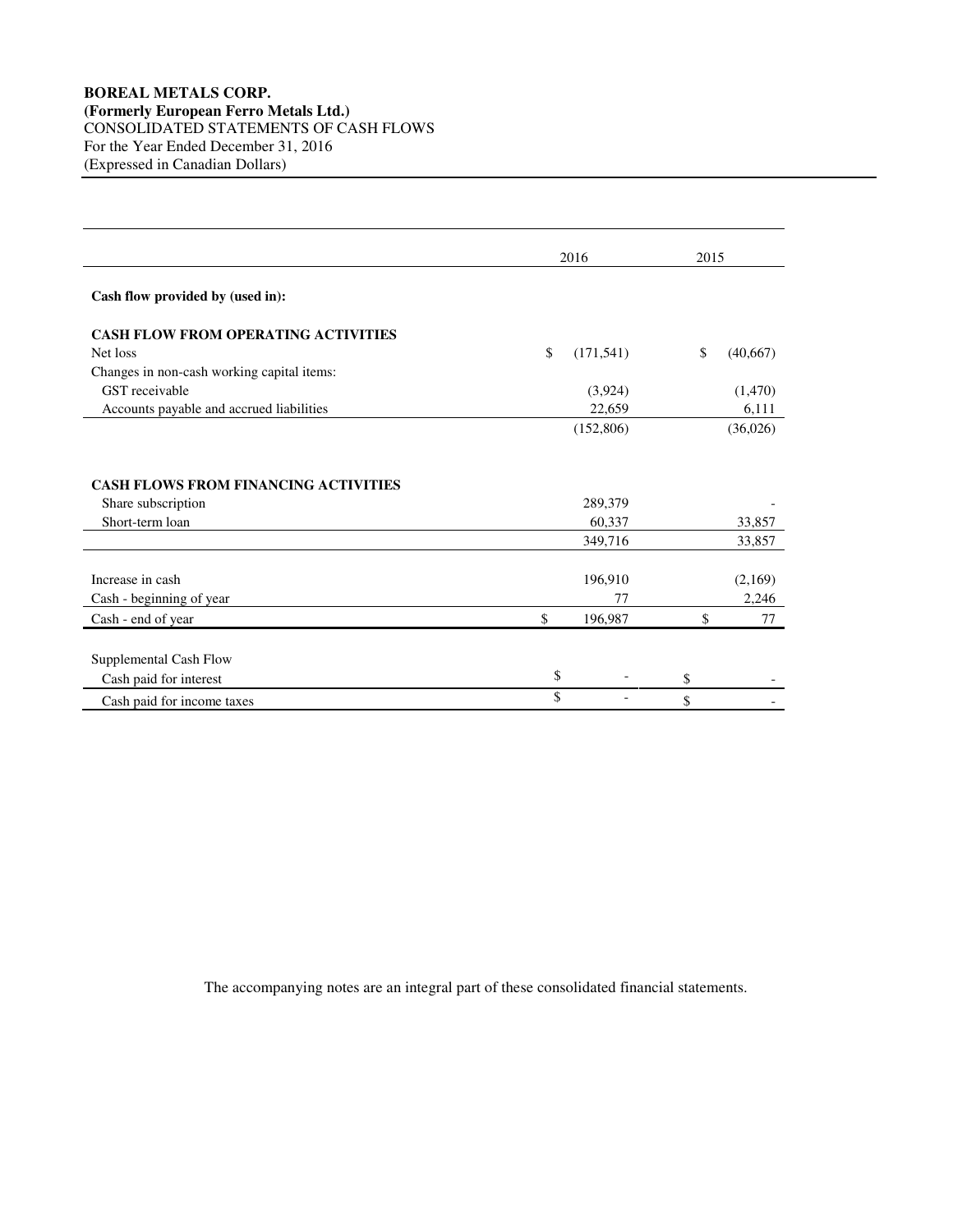# **BOREAL METALS CORP. (Formerly European Ferro Metals Ltd.)**  CONSOLIDATED STATEMENTS OF CHANGES IN SHAREHOLDERS' EQUITY (DEFICIENCY) For the Years Ended December 31, 2015 and 2016 (Expressed in Canadian Dollars)

|                                     | <b>Share Capital</b>     |   |                          | <b>Share</b><br><b>Subscriptio</b><br>n |      |            |            |
|-------------------------------------|--------------------------|---|--------------------------|-----------------------------------------|------|------------|------------|
|                                     | <b>Number</b>            |   | Amount                   |                                         |      |            |            |
| <b>Balance at December 31, 2015</b> | 8.610.000                | S | 191.000                  | $\overline{\phantom{a}}$                | - \$ | (284.471)  | (93, 471)  |
| Obligations to issue shares         |                          |   |                          | 289,379                                 |      |            | 289,379    |
| Net loss for the year               | $\overline{\phantom{0}}$ |   | $\overline{\phantom{a}}$ | $\overline{\phantom{0}}$                |      | (171, 541) | (171, 541) |
| <b>Balance at December 31, 2016</b> | 8.610.000                |   | 191.000                  | 289,379                                 | -S   | (456.012)  | 24.367     |

|                                     | <b>Share Capital</b>     |  |                          | <b>Share</b> |                          |  |                |              |
|-------------------------------------|--------------------------|--|--------------------------|--------------|--------------------------|--|----------------|--------------|
|                                     | <b>Number</b>            |  | Amount                   |              | <b>Subscription</b>      |  | <b>Deficit</b> | <b>Total</b> |
| <b>Balance at December 31, 2014</b> | 8,520,000                |  | 182,000                  |              | 9.000                    |  | (243, 804)     | (52,804)     |
| Shares issued                       | 90,000                   |  | 9.000                    |              | (9,000)                  |  |                |              |
| Net loss for the year               | $\overline{\phantom{0}}$ |  | $\overline{\phantom{a}}$ |              |                          |  | (40,667)       | (40,667)     |
| <b>Balance at December 31, 2015</b> | 8.610.000                |  | 191,000                  | S            | $\overline{\phantom{0}}$ |  | (284,471)      | (93, 471)    |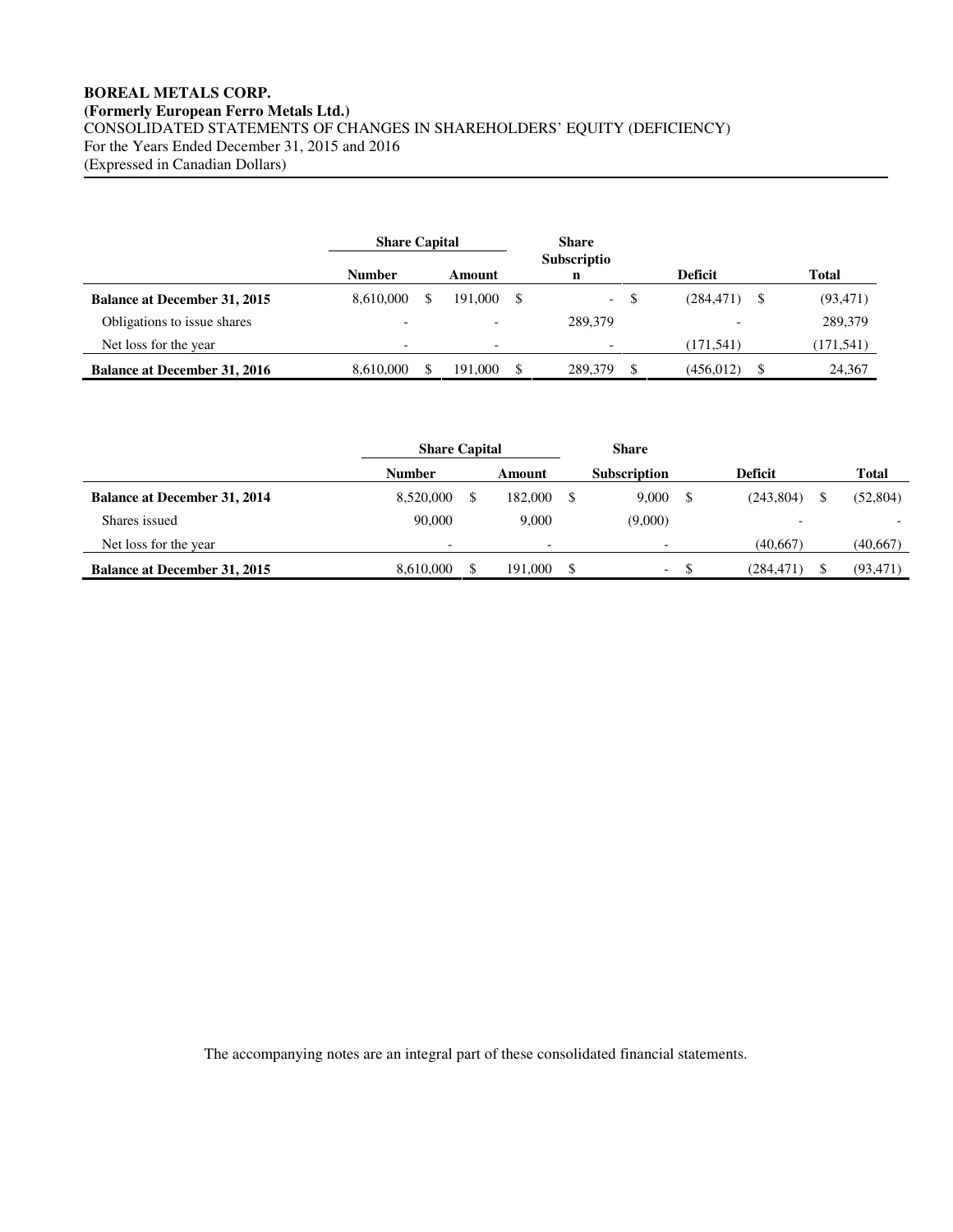# **1. NATURE OF OPERATIONS AND GOING CONCERN**

**Boreal Metals Corp.** (formerly European Ferro Metals Ltd.) (the "Company") was incorporated under the Business Corporations Act, British Columbia on December 31, 2013 and is considered to be in the exploration stage with respect to its mineral properties. On November 7, 2016, the Company changed its name to Boreal Metals Corp. The Company's head office address is 340 - 233 West 1st Street, North Vancouver, BC V7M 1B3.

On April 1, 2014, the Company commenced trading on the Canadian Securities Exchange ("CSE") under the trading symbol "EFM". On April 12, 2016, the CSE delisted the Company for being in default of CSE requirements. As of the date of the financial statements the Company's common shares were delisted from trading on the CSE.

The Company is in the process of exploring and developing its mineral property and has not yet determined whether the properties contain reserves that are economically recoverable. The recoverability of the amounts shown for mineral properties and related exploration and evaluation assets are dependent upon the existence of economically recoverable reserves, the ability of the Company to obtain necessary financing to complete the development of those reserves and upon future profitable production.

These consolidated financial statements have been prepared by management on a going concern basis which assumes that the Company will be able to realize its assets and discharge its liabilities in the normal course of business for the foreseeable future. The Company has incurred ongoing losses and expects to incur further losses in the development of its business. At December 31, 2016, the Company had cash of \$196,987, working capital of \$24,367 and accumulated deficit of \$456,012, all of which casts significant doubt about the Company's ability to continue as a going concern. The continuing operations of the Company are dependent upon its ability to continue to raise adequate financing and to commence profitable operations in the future and repay its liabilities arising from normal business operations as they become due.

The consolidated financial statements do not include any adjustments relating to the recoverability and classification of recorded asset amounts and classification of liabilities that might be necessary should the Company be unable to continue in existence.

# **2. BASIS OF PREPARATION AND SIGNIFICANT ACCOUNTING POLICIES**

### **Basis of Presentation, functional currency and basic of consolidation**

These consolidated financial statements, including comparatives, have been prepared in accordance with International Financial Reporting Standards ("IFRS") as issued by the International Accounting Standards Board ("IASB") and Interpretations of the International Financial Reporting Interpretations Committee ("IFRIC").

The consolidated financial statements have been prepared on a historical cost basis except for certain financial assets that are measured at fair value. In addition, these consolidated financial statements have been prepared using the accrual basis of accounting, except for cash flow information.

The presentation and functional currency of the Company and its subsidiaries is the Canadian dollar. All dollar amounts presented are in Canadian dollars unless otherwise specified.

These consolidated financial statements incorporate the financial statements of the Company and its wholly controlled subsidiary, First Ferro Mining Ltd. ("First Ferro", currently dormant). Control exists when the Company has the power, directly or indirectly, to govern the financial and operating policies of an entity so as to obtain benefits from its activities. All significant intercompany transactions and balances have been eliminated.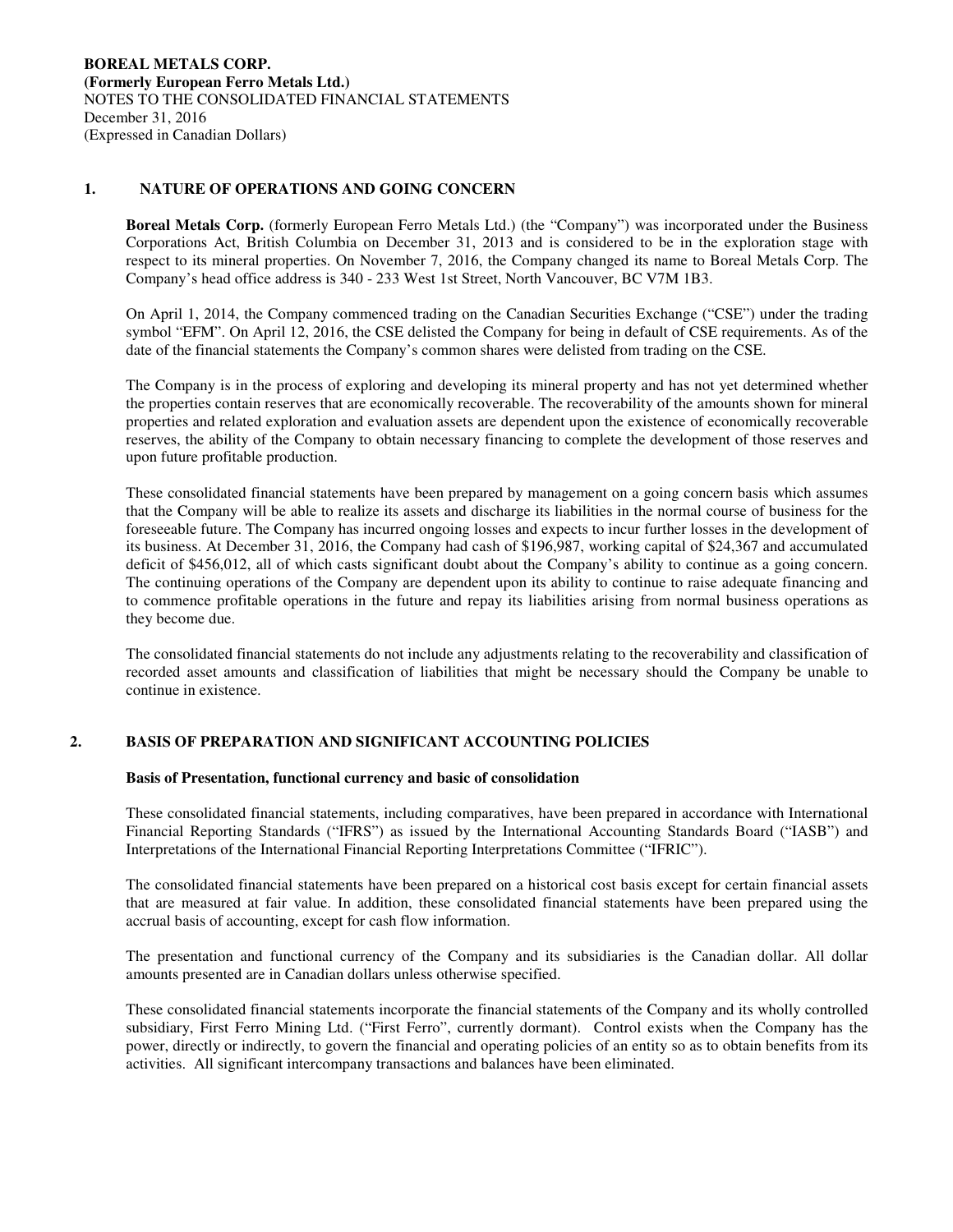### **Significant accounting judgments and estimates**

 The preparation of consolidated financial statements in conformity with IFRS requires management to make certain estimates, judgments and assumptions that affect the reported amounts of assets and liabilities at the date of the consolidated financial statements and the reported revenues and expenses during the year. Although management uses historical experience and its best knowledge of the amount, events or actions to form the basis for judgments and estimates, actual results may differ from these estimates. The most significant accounts that require estimates as the basis for determining the stated amounts include valuation of share-based payments and recognition of deferred income tax amounts and provision for restoration, rehabilitation and environmental costs.

Critical judgments exercised in applying accounting policies that have the most significant effect on the amounts recognized in the financial statements are as follows:

### Economic recoverability and probability of future economic benefits of mineral properties

Management has determined that mineral property costs incurred which were capitalized have future economic benefits and are economically recoverable. Management uses several criteria in its assessments of economic recoverability and probability of future economic benefits including geological and metallurgic information, history of conversion of mineral deposits to proven and probable reserves, scoping and feasibility studies, accessible facilities, existing permits and life of mine plans.

### Determination of functional currency

The Company determines the functional currency through an analysis of several indicators such as expenses and cash flow, financing activities, retention of operating cash flows, and frequency of transactions with the reporting entity.

### Income taxes

In assessing the probability of realizing income tax assets, management makes estimates related to expectations of future taxable income, applicable tax opportunities, expected timing of reversals of existing temporary differences and the likelihood that tax positions taken will be sustained upon examination by applicable tax authorities. In making its assessments, management gives additional weight to positive and negative evidence that can be objectively verified.

# Site decommissioning obligations

The Company recognizes a provision for future abandonment activities in the financial statements equal to the net present value of the estimated future expenditures required to settle the estimated future obligation at the statement of financial position date. The measurement of the decommissioning obligation involves the use of estimates and assumptions including the discount rate, the expected timing of future expenditures and the amount of future abandonment costs. The estimates were made by management and external consultants considering current costs, technology and enacted legislation. As a result, there could be significant adjustments to the provisions established which would affect future financial results.

# **Exploration and evaluation assets**

The Company charges to operations all exploration and evaluation expenses incurred prior to the determination of economically recoverable reserves. These costs would also include periodic fees such as license and maintenance fees.

The Company capitalizes direct mineral property acquisition costs and those expenditures incurred following the determination that the property has economically recoverable reserves. Mineral property acquisition costs include cash consideration and the fair value of common shares issued for mineral property interests, pursuant to the terms of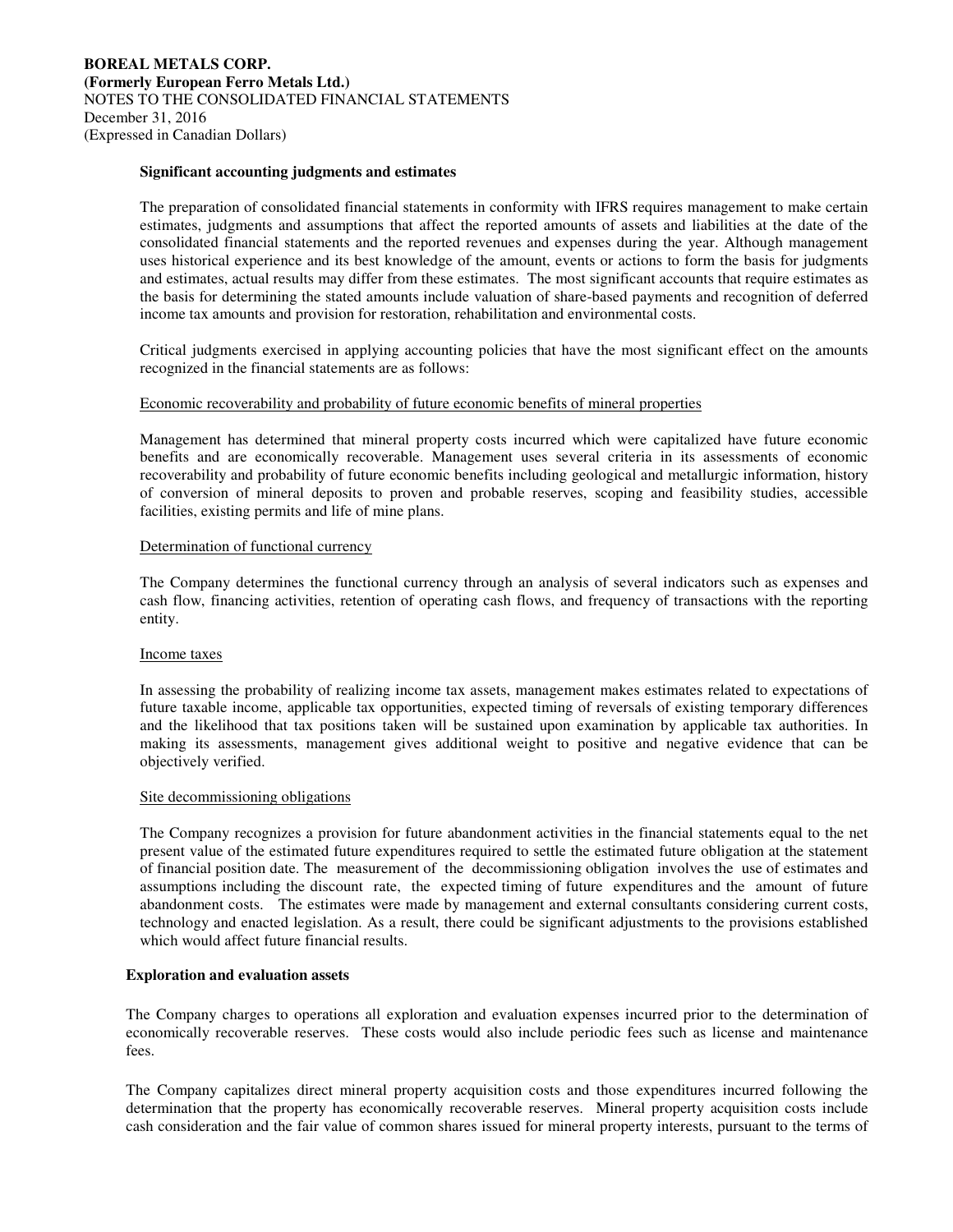the relevant agreement. These costs are amortized over the estimated life of the property following commencement of commercial production, or written off if the property is sold, allowed to lapse or abandoned, or when impairment in value has been determined to have occurred. A mineral property is reviewed for impairment whenever events or changes in circumstances indicate that its carrying amount may not be recoverable.

Although the Company has taken steps to verify the title to mineral properties in which it has an interest, in accordance with industry practice for the current stage of exploration of such properties, these procedures do not guarantee the Company's title. Property title may be subject to unregistered prior agreements or transfers and title may be affected by undetected defects.

# **Share Capital**

Common shares are classified as equity. Proceeds from unit placements are allocated between shares and warrants issued using the residual method. Costs directly identifiable with share capital financing are charged against share capital.

# **Financial instruments**

The Company classifies its financial instruments in the following categories: at fair value through profit or loss, loans and receivables, held-to-maturity investments, available-for-sale and financial liabilities. The classification depends on the purpose for which the financial instruments were acquired. Management determines the classification of its financial instruments at initial recognition.

Financial assets are classified at fair value through profit or loss when they are either held for trading for the purpose of short-term profit taking, derivatives not held for hedging purposes, or when they are designated as such to avoid an accounting mismatch or to enable performance evaluation where a group of financial assets is managed by key management personnel on a fair value basis in accordance with a documented risk management or investment strategy. Such assets are subsequently measured at fair value with changes in carrying value being included in profit or loss.

Loans and receivables are non-derivative financial assets with fixed or determinable payments that are not quoted in an active market and are subsequently measured at amortized cost. They are included in current assets, except for maturities greater than 12 months after the end of the reporting period. These are classified as non-current assets.

Held-to-maturity investments are non-derivative financial assets that have fixed maturities and fixed or determinable payments, and it is the Company's intention to hold these investments to maturity. They are subsequently measured at amortized cost. Held-to-maturity investments are included in non-current assets, except for those which are expected to mature within 12 months after the end of the reporting period.

Available-for-sale financial assets are non-derivative financial assets that are designated as available-for-sale or are not suitable to be classified as financial assets at fair value through profit or loss, loans and receivables or held-to maturity investments and are subsequently measured at fair value. These are included in current assets to the extent they are expected to be realized within 12 months after the end of the reporting period. Unrealized gains and losses are recognized in other comprehensive income, except for impairment losses and foreign exchange gains and losses on monetary financial assets.

Non-derivative financial liabilities (excluding financial guarantees) are subsequently measured at amortized cost. Regular purchases and sales of financial assets are recognized on the trade-date – the date on which the group commits to purchase the asset.

Financial assets are derecognized when the rights to receive cash flows from the investments have expired or have been transferred and the Company has transferred substantially all risks and rewards of ownership.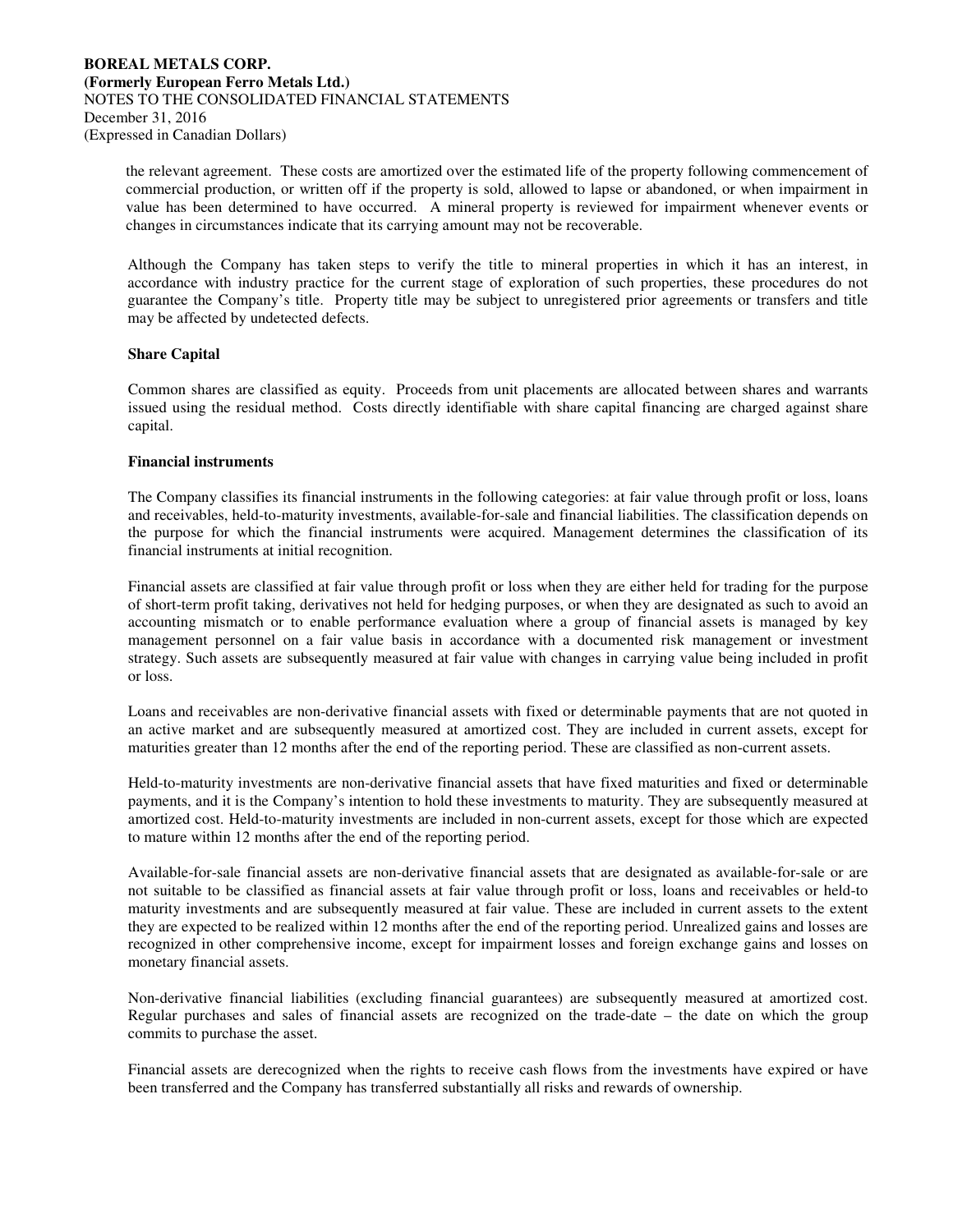At each reporting date, the Company assesses whether there is objective evidence that a financial instrument has been impaired. In the case of available-for-sale financial instruments, a significant and prolonged decline in the value of the instrument is considered to determine whether an impairment has arisen. The Company does not have any derivative financial assets and liabilities.

### **Income taxes**

Income tax expense comprises current and deferred tax. Income tax is recognized in profit or loss except to the extent that it relates to items recognized directly in equity. Current tax expense is the expected tax payable on taxable income for the year, using tax rates enacted or substantively enacted at period end, adjusted for amendments to tax payable with regards to previous years.

Deferred tax is recorded using the liability method, providing for temporary differences, between the carrying amounts of assets and liabilities for financial reporting purposes and the amounts used for taxation purposes. Temporary differences are not provided for relating to goodwill not deductible for tax purposes, the initial recognition of assets or liabilities that affect neither accounting or taxable loss, and differences relating to investments in subsidiaries to the extent that they will probably not reverse in the foreseeable future. The amount of deferred tax provided is based on the expected manner of realization or settlement of the carrying amount of assets and liabilities, using tax rates enacted or substantively enacted at the end of the reporting period. A deferred tax asset is recognized only to the extent that it is probable that future taxable profits will be available against which the asset can be utilized.

# **Loss per share**

Basic loss per share is calculated by dividing the net loss available to common shareholders by the weighted average number of shares outstanding during the year. Diluted earnings per share reflect the potential dilution of securities that could share in earnings of an entity. In a loss year, potentially dilutive common shares are excluded from the loss per share calculation as the effect would be anti-dilutive. Basic and diluted loss per share are the same for the periods presented.

# **Accounting Standards Issued But Not Yet Effective**

 IFRS 9, Financial Instruments: Classification and Measurement, issued in December 2009, effective for annual periods beginning on or after January 1, 2018, with early adoption permitted, introduces new requirements for the classification and measurement of financial instruments. Management anticipates that this standard will be adopted in the Company's financial statements for the period beginning January 1, 2018. The Company is currently evaluating the impact of the adoption of this standard on its consolidated financial statements.

# **3. ACCOUNTS PAYABLE AND ACCRUED LIABILITIES**

As at December 31, 2016 and 2015, accounts payable and accrued liabilities consists of the followings:

|                     | 2016   | 2015   |
|---------------------|--------|--------|
| Accounts payable    | 82,806 | 61,697 |
| Accrued liabilities | 4.550  | 3,000  |
|                     | 87.356 | 64.69  |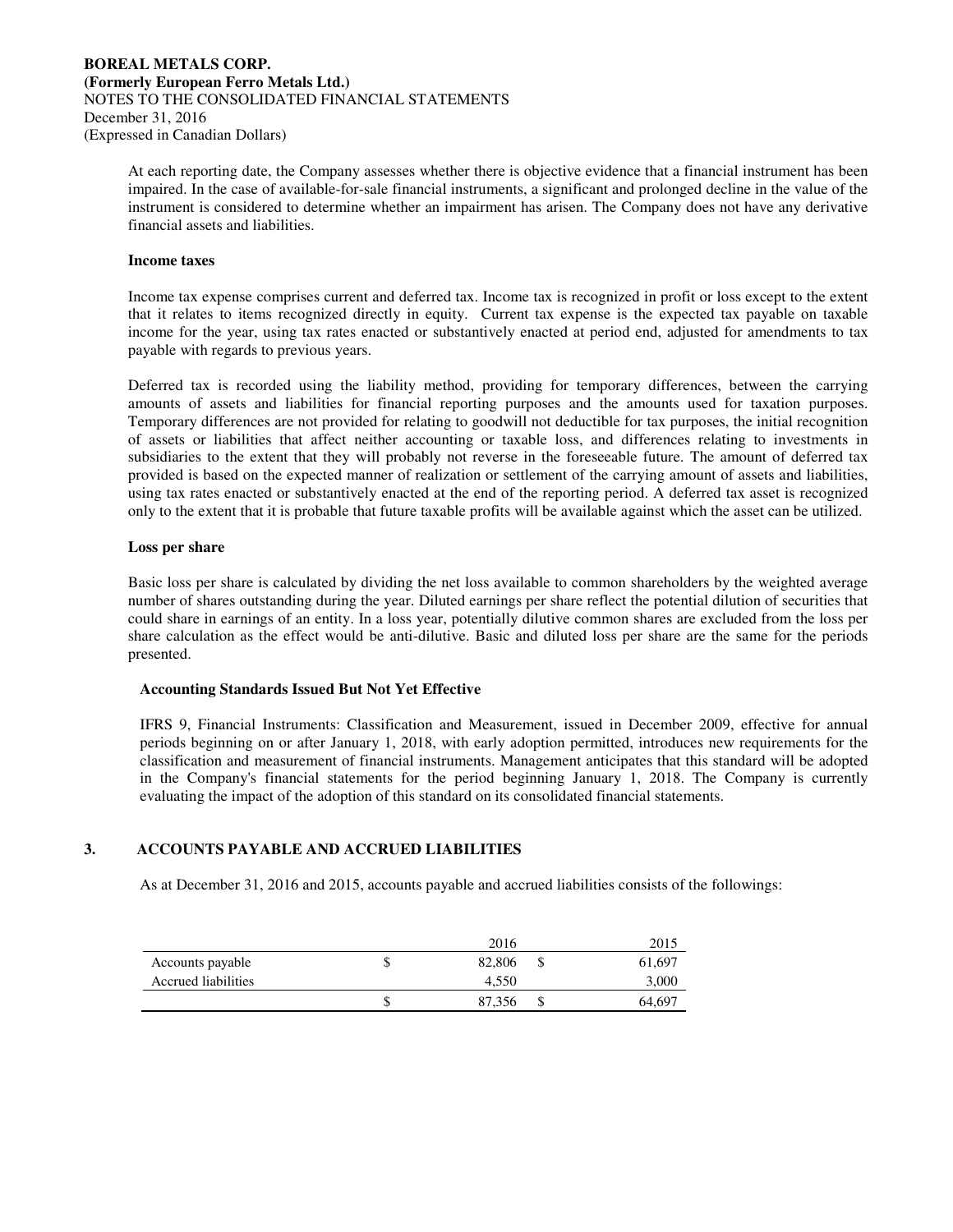### **4. SHORT-TERM LOANS**

### **Short-term loans from related party**

As at December 31, 2016, the Company's director advanced to the Company an amount of \$94,195 (December 31, 2015 - \$33,858) by the way of short-term loans. These are an unsecured, non-interest bearing and due on demand loans.

#### **5. SHARE CAPITAL**

### **Authorized share capital**

As at December 31, 2016, the authorized share capital of the Company is an unlimited number of common shares without par value. All issued shares, consisting only of common shares are fully paid.

#### **Issued share capital**

As at December 31, 2016 and 2015, there were 8,610,000 common shares issued and outstanding, respectively.

*During the year ended December 31, 2016* 

No shares were issued in the period ended December 31, 2016.

*During the year ended December 31, 2015*

On January 7, 2015, the unissued 90,000 shares remaining from December 31, 2014 private placement were issued by the Company and \$9,000 was removed from share subscriptions to share capital.

As at December 31, 2016, there were no stock options nor share purchase warrants outstanding.

### **6. RELATED PARTY TRANSACTIONS**

 Key management personnel include the Chief Executive Officer ("CEO"), Chief Financial Officer ("CFO") and Directors of the Company.

During the year ended December 31, 2016, the Company accrued \$12,000 to its directors. As of December 31, 2016, \$8,100 is payable to these directors.

As at December 31, 2016, the Company's director advanced to the Company an amount of \$94,195 (December 31, 2015 - \$33,858) by the way of short-term loans. These are an unsecured, non-interest bearing and due on demand loans.

All related party transactions are in the normal course of operations and have been measured at the agreed to amounts, which is the amount of consideration established and agreed to by the related parties.

# **7. SEGMENT INFORMATION**

The Company operates in one reportable operating segment, being the acquisition and exploration of mineral property. As at December 31, 2016, the Company does not have any exploration or mineral properties.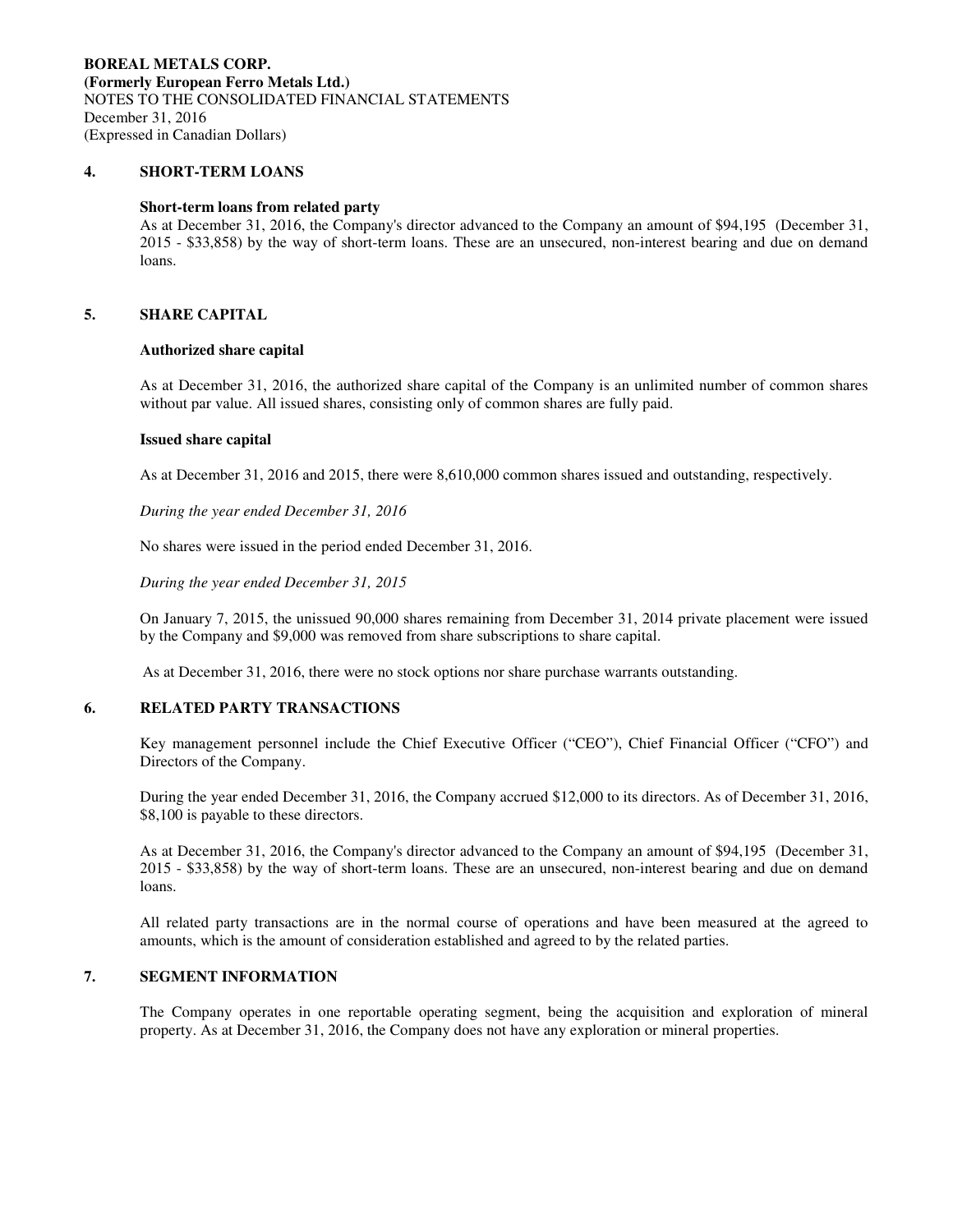# **8. FINANCIAL INSTRUMENTS AND RISK MANAGEMENT**

#### **Financial instruments**

Financial assets and liabilities are classified in the fair value hierarchy according to the lowest level of input that is significant to the fair value measurement. Assessment of the significance of a particular input to the fair value measurement requires judgement and may affect placement within the fair value hierarchy levels. The hierarchy is as follows:

- Level 1: quoted prices (unadjusted) in active markets for identical assets or liabilities.
- Level 2: inputs other than quoted prices included in Level 1 that are observable for the asset or liability, either directly (i.e., as prices) or indirectly (i.e., derived from prices).
- Level 3: inputs for the asset or liability that are not based on observable market data (unobservable inputs).

The fair value of cash and accounts payable and accrued liabilities and short-term loan from related party approximate their carrying amounts due to the short term nature of the financial instruments. Cash is classified as financial assets fair value through profit or loss and is measured using level 1 inputs of the fair value hierarchy. Accounts payable and accrued liabilities and short-term loan from related party are classified as financial liabilities fair value through profit or loss.

#### **Risk management**

The Company is exposed to varying degrees to a variety of financial instrument related risks:

### *Credit risk*

Credit risk is the risk that the counterparty to a financial instrument will cause a financial loss for the Company by failing to discharge its obligations. The Company's credit risk is primarily attributable to its liquid financial assets including cash. The Company limits its exposure to credit risk on liquid financial assets through maintaining its cash with high-credit quality financial institutions.

### *Liquidity risk*

Liquidity risk is the risk that the Company will not be able to meet its obligations associated with its financial liabilities. The Company's approach to managing liquidity risk is to ensure that it will have sufficient liquidity to meet liabilities when due. The Company is currently investigating financing opportunities so that it has sufficient liquidity to meet liabilities when due.

There can be no assurance the Company will be able to obtain required financing in the future on acceptable terms. The Company anticipates it will need additional capital in the future to finance on-going exploration of its properties, such capital to be derived from the completion of other equity financings. The Company has limited financial resources, has no source of operating income and has no assurance that additional funding will be available to it for future exploration and development of its project. The ability of the Company to arrange additional financing in the future will depend, in part, on the prevailing capital market conditions and exploration success. In recent years, the securities markets have experienced wide fluctuations in price which have not necessarily been related to the operating performance, underlying asset values or prospects of such companies. There can be no assurance that continual fluctuations in price will not occur. Any quoted market for the common shares may be subject to market trends generally, notwithstanding any potential success of the Company in creating revenue, cash flows or earnings.

### *Market risk*

Market risk is the risk of loss that may arise from changes in market factors such as interest rates, foreign exchange rates, and commodity and equity prices.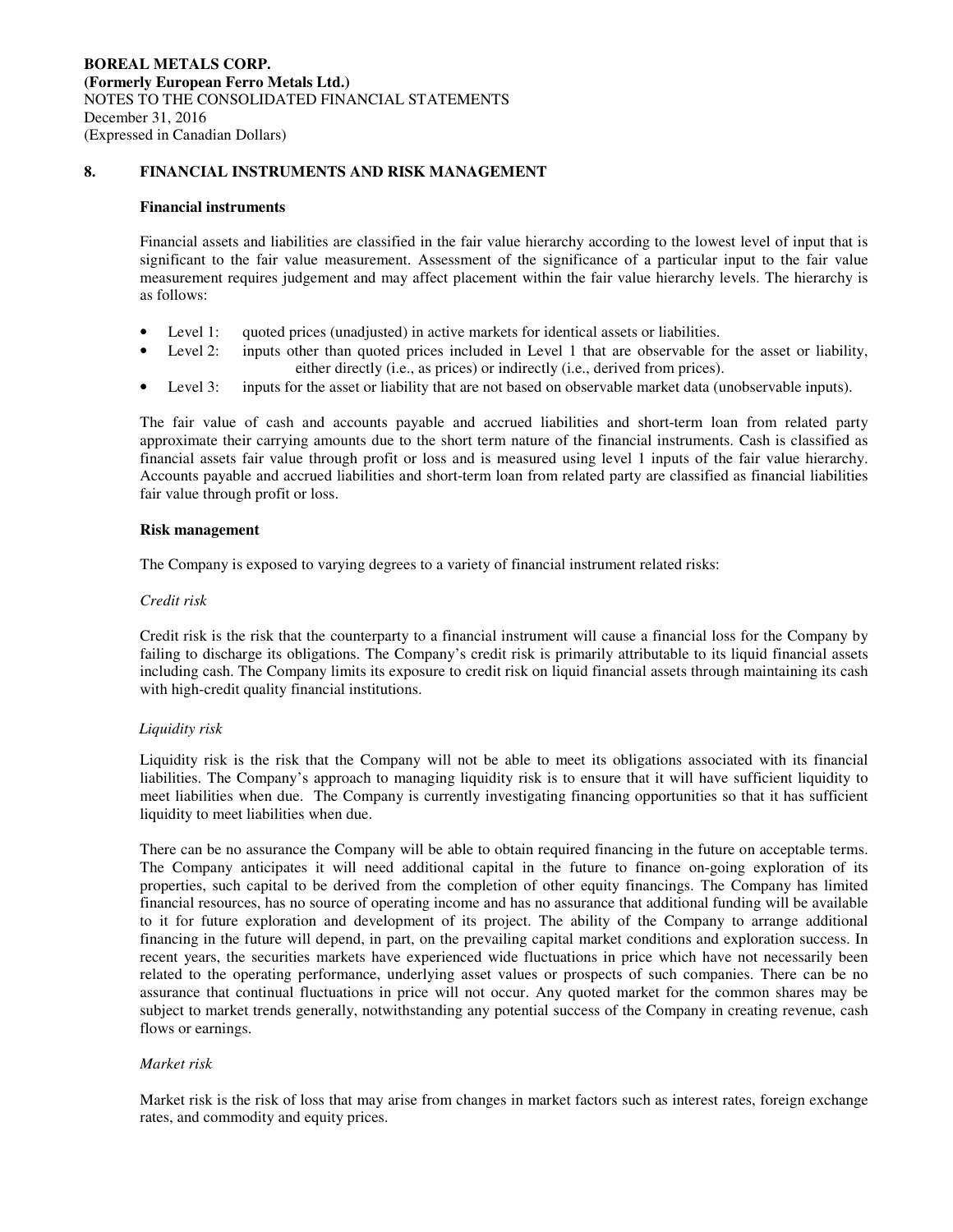# Currency risk

The Company is exposed to financial risk related to fluctuations in foreign exchange rates. Foreign currency risk is limited to the portion of the Company's business transactions denominated in currencies other than the Canadian Dollar.

### Interest rate risk

The Company's exposure to interest rate risk arises from the interest rate impact on cash. The Company's policy is to invest cash at floating rates of interest, in order to maintain liquidity, while achieving a satisfactory return for shareholders. There is minimal risk that the Company would recognize any loss as a result of a decrease in the fair value.

### Price risk

The Company is exposed to price risk with respect to commodity prices. The Company closely monitors commodity prices to determine the appropriate course of action to be taken by the Company.

# **9. CAPITAL MANAGEMENT**

The Company's objectives when managing capital are to safeguard the Company's ability to continue as a going concern in order to pursue the exploration and development of its mineral properties, acquire additional mineral property interests and to maintain a flexible capital structure which optimizes the costs of capital at an acceptable risk. In the management of capital, the Company includes the components of shareholders' equity.

The Company manages the capital structure and makes adjustments to it in light of changes in economic conditions and the risk characteristics of the underlying assets. To maintain or adjust the capital structure, the Company may attempt to issue new shares, issue debt, acquire or dispose of assets or adjust the amount of cash.

In order to facilitate the management of its capital requirements, the Company prepares annual expenditure budgets that are updated as necessary depending on various factors, including successful capital deployment and general industry conditions. The annual and updated budgets are approved by the Board of Directors.

The Company currently is not subject to externally imposed capital requirements. There were no changes in the Company's approach to capital management.

# **10. INCOME TAXES**

 $\blacksquare$ 

The provision for income taxes differs from the amount that would be obtained by applying the statutory income tax rate to loss before income taxes due to:

|                                                                                          | 2016            | 2015     |
|------------------------------------------------------------------------------------------|-----------------|----------|
| Net Loss before income taxes for the year                                                | (171, 541)<br>S | (40,667) |
| Expected tax recovery at a combined federal and<br>provincial rate of $26\%$ (2015: 26%) | (44,601)        | (10,573) |
| Increase due to:                                                                         |                 |          |
| Permanent and other differences                                                          |                 |          |
| Current and prior tax attributes not recognized                                          | 44,601          | 10,573   |
|                                                                                          |                 |          |
|                                                                                          |                 |          |